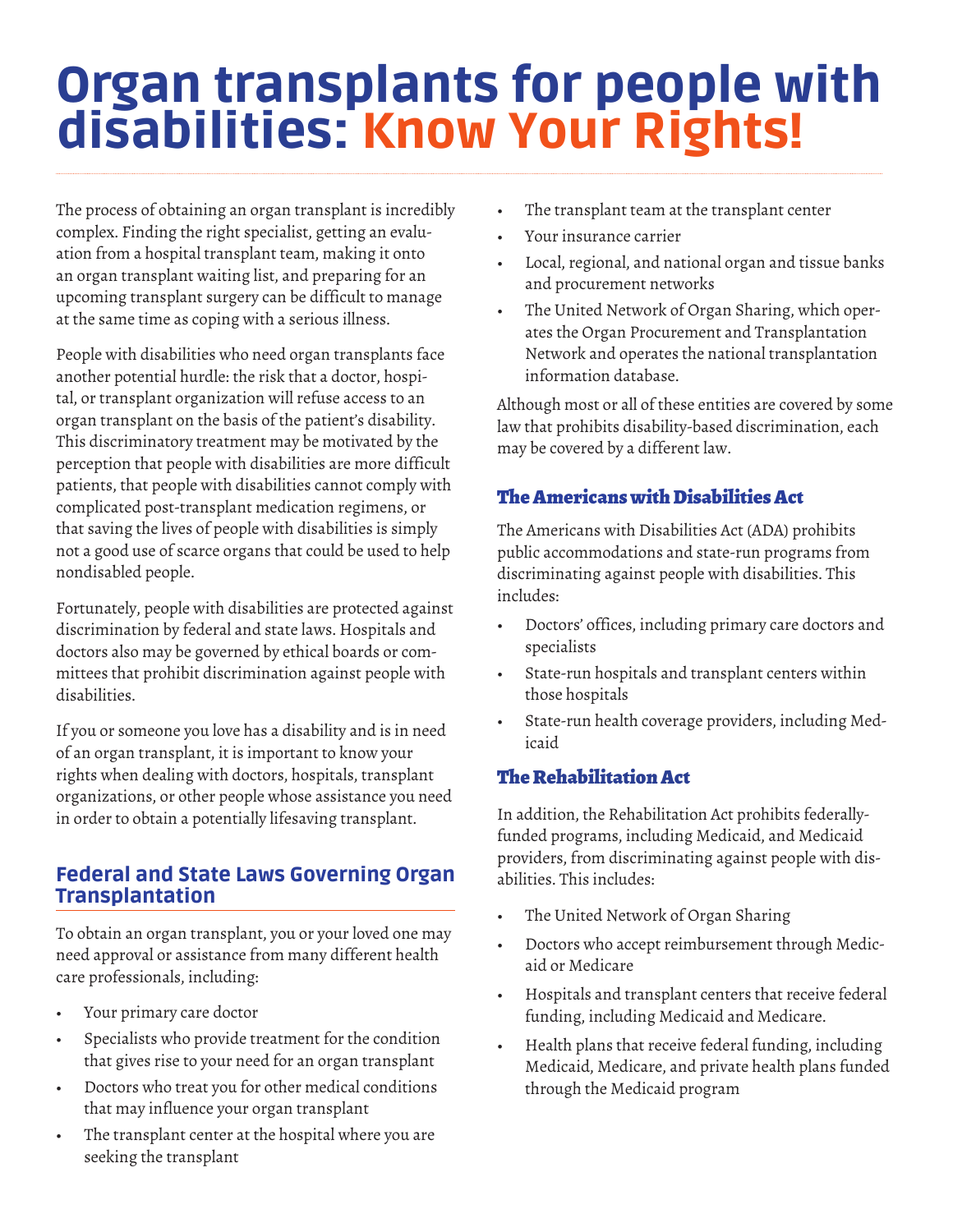#### The Affordable Care Act

The Affordable Care Act, among other things, prohibits most health plans from discriminating against people with disabilities. Insurance plans covered by the Affordable Care Act include health plans purchased on the new health insurance marketplaces and, beginning in 2015, many plans provided through employers.

#### State Anti-Discrimination Laws

Many states have their own laws that prohibit disabilitybased discrimination by doctors, hospitals, and health insurance providers.

In addition, New Jersey and California have passed laws that specifically prohibit organ transplantation discrimination against people with disabilities. These anti-discrimination laws cover most of the professionals and organizations that may be involved in organ transplantation decisions, including doctors, hospitals, and organ banks.

#### What Kind of Actions Count as Discrimination?

When dealing with professionals and organizations that are covered by the Americans with Disabilities Act, Rehabilitation Act, or state laws prohibiting disability-based discrimination in organ transplants, you are entitled to be free from discrimination and to receive reasonable accommodations or modifications to policies and procedures. In particular:

Health care providers, including doctors, hospitals, and transplant registries, cannot refuse to provide services such as performing an organ transplant surgery, making a referral to a transplant center, or placing a person on the waiting list – for discriminatory reasons. These reasons might include the belief that people with disabilities have a lower "quality of life" and that it is better that organs be used to save the lives of people without disabilities.

Health care providers may refuse to provide services if they have a good reason to believe the transplant might not succeed or might not improve the patient's health, but there must be evidence backing this belief.

Health care providers must make reasonable modifications in policies, practices, and procedures and must provide auxiliary aids and services. For example, a doctor may be required to allow patients to wait in a quiet place

instead of an overcrowded waiting room, to communicate through typing or picture boards, or to bring a service dog to some areas of the doctor's office. The doctor must also provide additional "auxiliary aids and services" that are necessary to ensure full communication about a patient's medical care, such as providing a sign-language interpreter, visual diagrams, or concrete written instructions.

Health care providers may be required to consider supports that a person with a disability may use when deciding if a patient can manage their post-transplant care. Before performing a transplant, the transplant team considers whether a patient will keep up with the complicated post-transplant treatment plan, including taking all prescribed medications on time.

The Americans with Disabilities Act and the Rehabilitation Act require that the transplant team make reasonable modifications of this policy for people with disabilities. Reasonable modifications might include considering whether family members, friends, or community-based support providers can help the patient follow the posttransplant treatment plan. New Jersey and California have passed laws that explicitly require doctors to consider supports that can help patients with post-operative treatment. Even in other states, the Americans with Disabilities Act and Rehabilitation Act may require doctors to consider supports that can help with post-operative treatment.

Federally and state-funded health coverage providers, and health insurance plans covered by the Affordable Care Act, may not refuse to cover procedures that are covered for people without disabilities. Coverage providers may deny coverage if they have a good reason to believe the transplant might not succeed or might not improve the patient's health, but there must be evidence backing this belief.

### What Do I Do if I Experience Discrimination?

According to a 2004 survey, only 52% of people with intellectual or developmental disability who asked to be referred to an organ transplant specialist received a referral. Of those who did receive a referral, a third never received an evaluation. If you or your loved one has been turned down for a transplant for reasons that you think are discriminatory, there are steps you can take to protect your or your loved one's rights.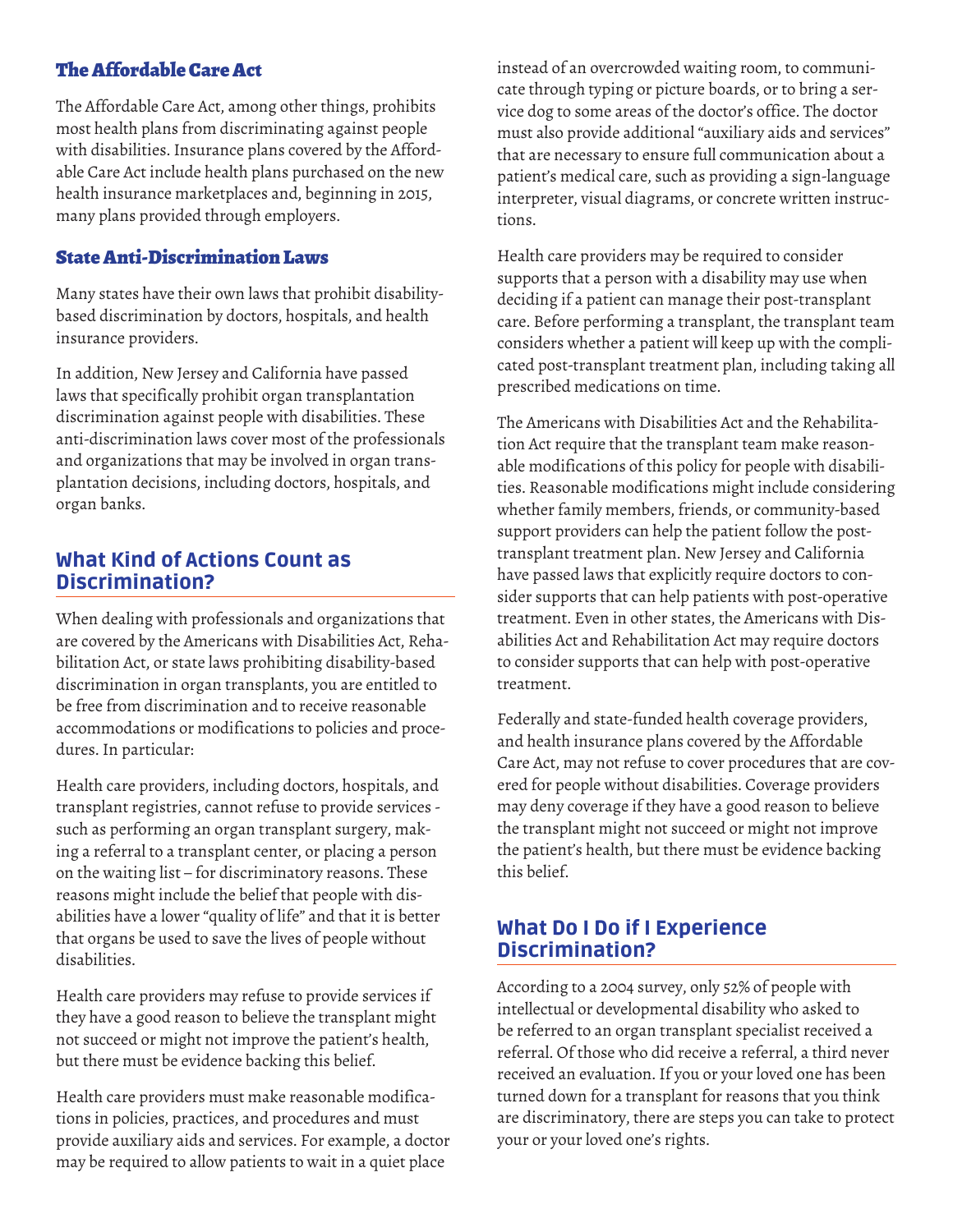# Keep Careful Records.

Make sure to keep careful records of your communications with health care providers. In particular,

- Ask that doctors put important decisions  $-$  such as their reasons for a decision not to transplant – in writing. Otherwise, keep careful notes of what is said during face-to-face or telephone conversations.
- Request a copy of your medical record. In order to obtain medical records for a loved one who is an adult, your loved one may need to sign a form giving you permission to receive these records.
- Keep copies of all written communications, including letters and emails.

### Seek a Second Opinion.

Different doctors and transplant centers may make different decisions about whether you or your loved one is a candidate for a transplant. To the extent that you can, feel free to visit other specialists and transplant centers to find one that is willing to recommend a transplant. You may wish to seek out transplant centers in states that explicitly prohibit disability-based discrimination in organ transplantation decisions, such as New Jersey or California.

Your regular doctor or developmental specialist may be helpful. For example, if a transplant center refuses to place you or your loved one on a waiting list due to concerns about ability to follow post-transplant treatment recommendations, it can help to ask your doctor to write a letter explaining why these concerns are unfounded.

If possible, videotape yourself or your loved one on a "good day" and offer to share the video with clinicians and transplant evaluation teams. This videotape may help to humanize you or your loved one to doctors who believe that people with significant disabilities lack sufficient "quality of life" to benefit from transplant, and may help challenge diagnosis-based assumptions that you or your loved one lack the ability to lacks the ability to comply with post-transplant care.

# Seek Review by the Hospital Ethics Board.

Most hospitals have ethics boards that are responsible for ensuring that the hospital and its doctors do not discriminate against people with disabilities. If you believe that a hospital or hospital transplant team has discriminated against you or your loved one, you may ask the ethics committee to review your case. Different hospitals may

follow different procedures for ethics board review, but in general it is best to:

- Write a short, clear letter describing the hospital's decision
- To the extent that you can, include documents showing that you or your loved one would benefit from a transplant and could comply with post-transplant care (with or without support). For example, you may want to include a letter from your regular doctor or specialist showing that a disability will not interfere with the success of a transplant, or a letter from a support provider willing to help with post-transplant care.

# File an Administrative Complaint.

The U.S. Department of Health and Human Services and the Department of Justice both have complaint processes through which consumers can report violations of the Americans with Disabilities Act and Rehabilitation Act. The appropriate agency to hear your complaint depends on which type of service provider is committing discrimination. Some providers may be under the jurisdiction of both agencies. If you submit your complaint to one of these two agencies, it may refer your complaint to the other one if it feels that the other agency would be better qualified to address your complaint.

While you do not need an attorney to file an administrative complaint, you are encouraged to seek an attorney's advice prior to filing if one is available to you. See below for advice on finding an attorney.

#### **DEPARTMENT OF HEALTH AND HUMAN SERVICES**

The Department of Health and Human Services reviews complaints about discrimination by:

- • Health care providers that receive payments from Medicaid or Medicare, including doctors, hospitals, or other programs, even if you (or your loved one) are not one of their patients covered by Medicaid or Medicare;
- • Other providers that receive funding through the Department of Health and Human Services, including the United Network for Organ Sharing, which is responsible for maintaining the nationwide organ waiting list;
- • Any other health program that was established under the Affordable Care Act or receives federal funding, including the statewide health insurance exchanges; and